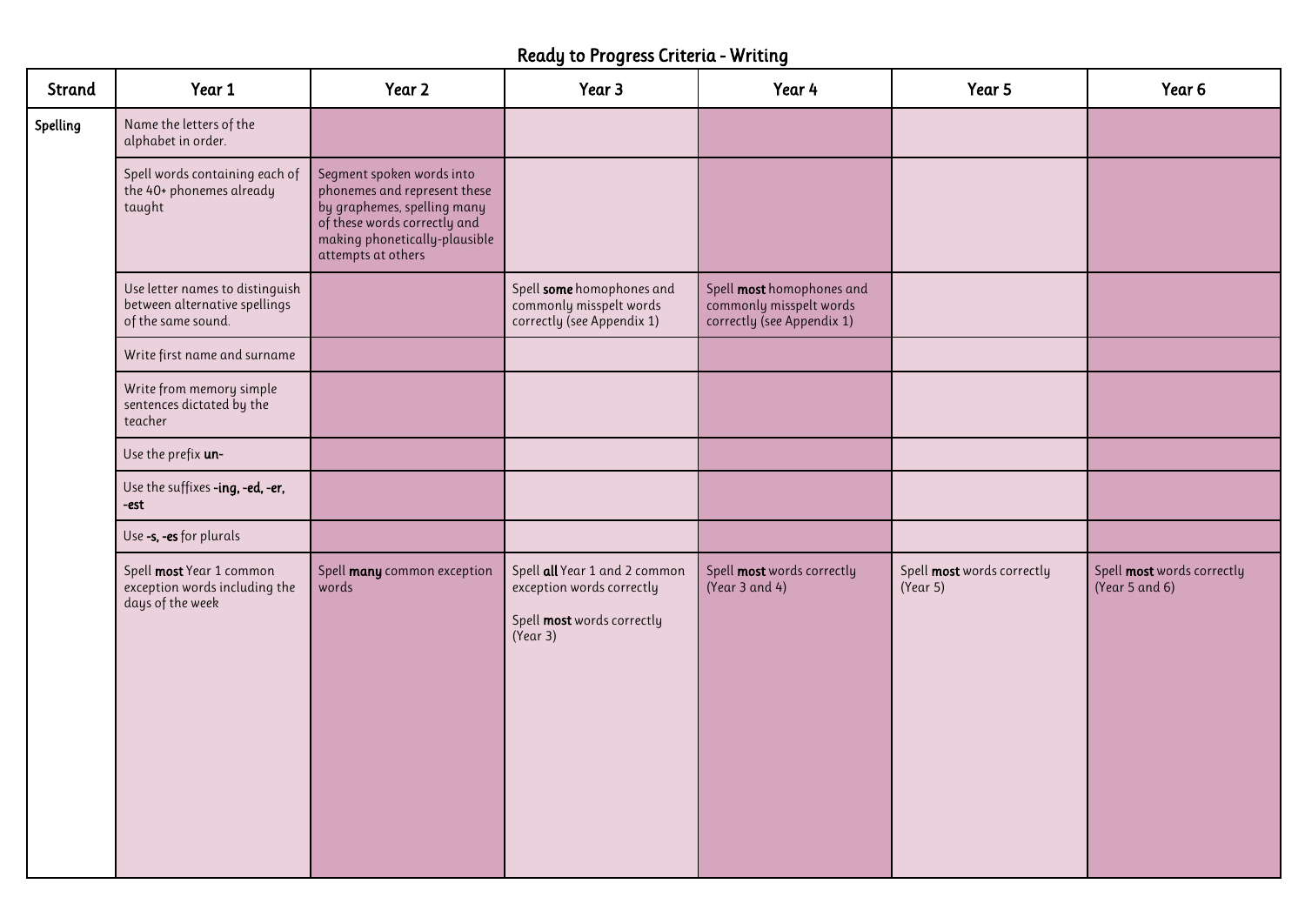| Strand          | Year 1                                                                                                       | Year 2                                                                                                                                 | Year 3                                                                                   | Year 4                                                                | Year 5                                                                                                                  | Year 6                                                                                                                                |
|-----------------|--------------------------------------------------------------------------------------------------------------|----------------------------------------------------------------------------------------------------------------------------------------|------------------------------------------------------------------------------------------|-----------------------------------------------------------------------|-------------------------------------------------------------------------------------------------------------------------|---------------------------------------------------------------------------------------------------------------------------------------|
| Handwritin<br>g | Use lined books correctly with<br>clear ascenders and descenders<br>in writing                               | Form capital letters and digits<br>of the correct size, orientation<br>and relationship to one<br>another and to lower-case<br>letters | Begin to show increasing<br>legibility, consistency and<br>quality of joined handwriting | Increase the legibility,<br>consistency and quality of<br>handwriting | Maintain legibility, fluency<br>and speed in handwriting<br>through choosing whether or<br>not to join specific letters | Maintain legibility, fluency<br>and speed in handwriting<br>through choosing whether or<br>not to join specific letters - at<br>speed |
|                 | Begin to form lower-case<br>letters in the correct direction<br>starting and finishing in the<br>right place |                                                                                                                                        |                                                                                          |                                                                       |                                                                                                                         |                                                                                                                                       |
|                 | Form capital letters and the<br>digits 0 - 9 correctly                                                       |                                                                                                                                        |                                                                                          |                                                                       |                                                                                                                         |                                                                                                                                       |
|                 | Leave spaces between words                                                                                   |                                                                                                                                        |                                                                                          |                                                                       |                                                                                                                         |                                                                                                                                       |
|                 |                                                                                                              |                                                                                                                                        |                                                                                          |                                                                       |                                                                                                                         |                                                                                                                                       |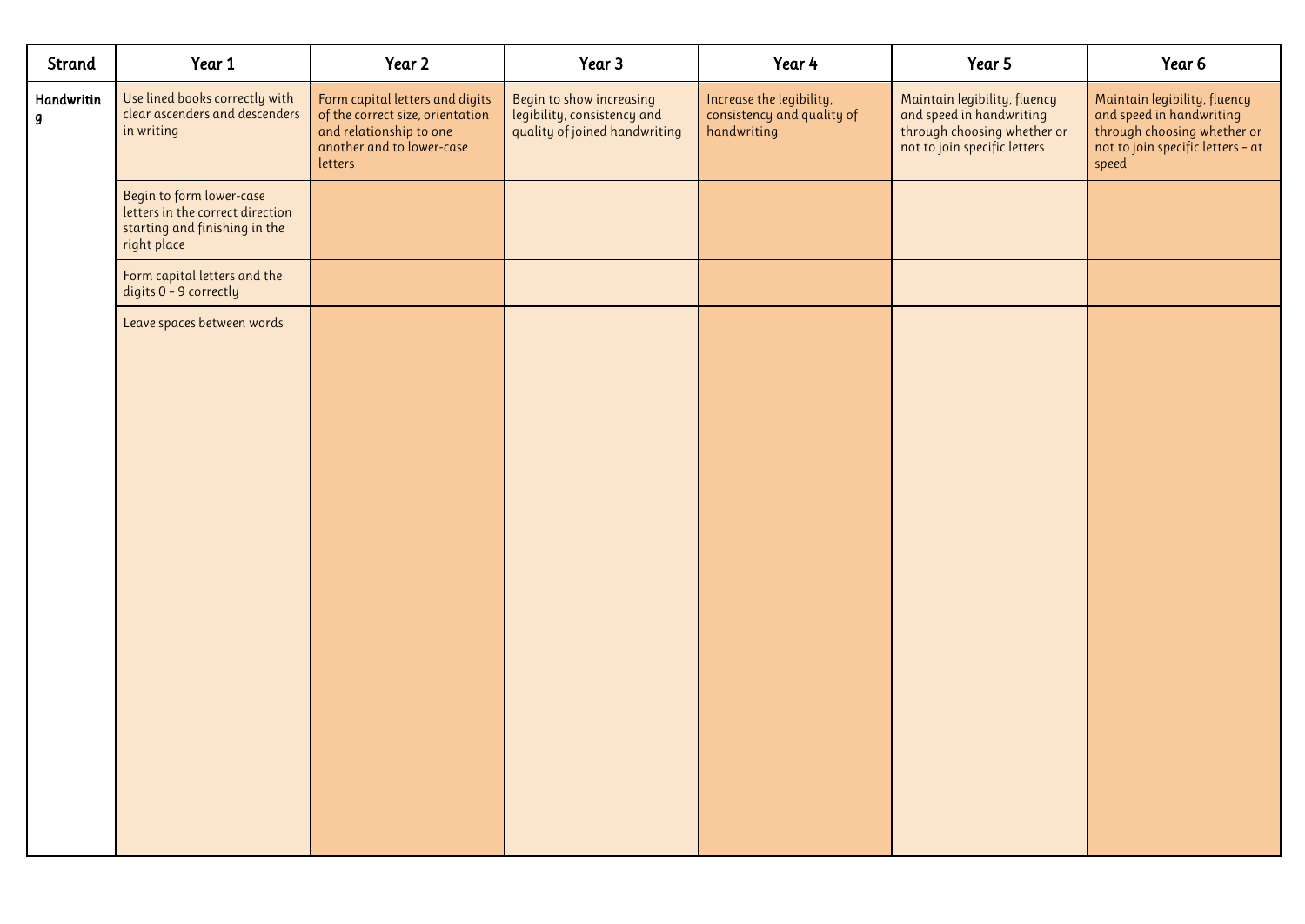| Strand      | Year 1                                                                                              | Year 2                                                                                                        | Year 3                                                                                                                                        | Year 4                                                                                                                                                                     | Year 5                                                                                                               | Year <sub>6</sub>                                                                                                    |
|-------------|-----------------------------------------------------------------------------------------------------|---------------------------------------------------------------------------------------------------------------|-----------------------------------------------------------------------------------------------------------------------------------------------|----------------------------------------------------------------------------------------------------------------------------------------------------------------------------|----------------------------------------------------------------------------------------------------------------------|----------------------------------------------------------------------------------------------------------------------|
| Composition | Write sequences of sentences to<br>form short narratives                                            |                                                                                                               | Use paragraphs to group<br>related material together                                                                                          | Use paragraphs to organise<br>ideas around a theme                                                                                                                         |                                                                                                                      |                                                                                                                      |
|             | Write and edit sentences by<br>re-reading what they have<br>written to check that it makes<br>sense |                                                                                                               | Proofread & edit own work to<br>make sure it is free from<br>common spelling and<br>punctuation errors                                        | Proofread & edit own work to<br>make sure it is free from<br>common spelling, punctuation<br>and grammar errors                                                            | Proofread & edit own work to<br>make sure it is free from<br>common spelling, punctuation<br>and grammar errors      |                                                                                                                      |
|             | Compose a sentence orally<br>before writing it                                                      | Write about real events,<br>recording these simply and<br>clearly                                             | Plan and write for a range of<br>purposes and audiences<br>(including narratives with a<br>clear structure, settings,<br>characters and plot) | Plan and write for a range of<br>purposes and audiences<br>(including narratives with a<br>clear structure and greater<br>detail regarding character,<br>setting and plot) | Plan and write for a range of<br>purposes and audiences<br>(including short stories)                                 | Write for a range of purposes<br>and audiences (including short<br>stories)                                          |
|             | Discuss what they have read<br>with the teacher or other<br>pupils                                  | Write simple, coherent<br>narratives about personal<br>experiences and those of<br>others (real or fictional) | Describe settings and<br>characters                                                                                                           | Describe settings and<br>characters                                                                                                                                        | Describe settings and<br>characters                                                                                  | Describe settings, characters<br>and create atmosphere                                                               |
|             |                                                                                                     |                                                                                                               | Use headings and<br>sub-headings to structure<br>non-fiction writing                                                                          | Use headings and<br>sub-headings to structure<br>non-fiction writing                                                                                                       | Use headings, sub-headings<br>and bullet points to structure<br>non-fiction writing                                  |                                                                                                                      |
|             |                                                                                                     |                                                                                                               |                                                                                                                                               |                                                                                                                                                                            | Select vocabulary and<br>grammatical structures that<br>reflect the level of formality<br>required mostly correctly. | Select vocabulary and<br>grammatical structures that<br>reflect the level of formality<br>required mostly correctly. |
|             |                                                                                                     |                                                                                                               |                                                                                                                                               |                                                                                                                                                                            | Use a variety of sentence types<br>and openers (including the use<br>of subordinate conjunctions)                    | Integrate dialogue to convey<br>character and advance the<br>action                                                  |
|             |                                                                                                     |                                                                                                               |                                                                                                                                               |                                                                                                                                                                            | Use topic sentences to open<br>paragraphs which organise<br>ideas effectively                                        |                                                                                                                      |
|             |                                                                                                     |                                                                                                               |                                                                                                                                               |                                                                                                                                                                            |                                                                                                                      |                                                                                                                      |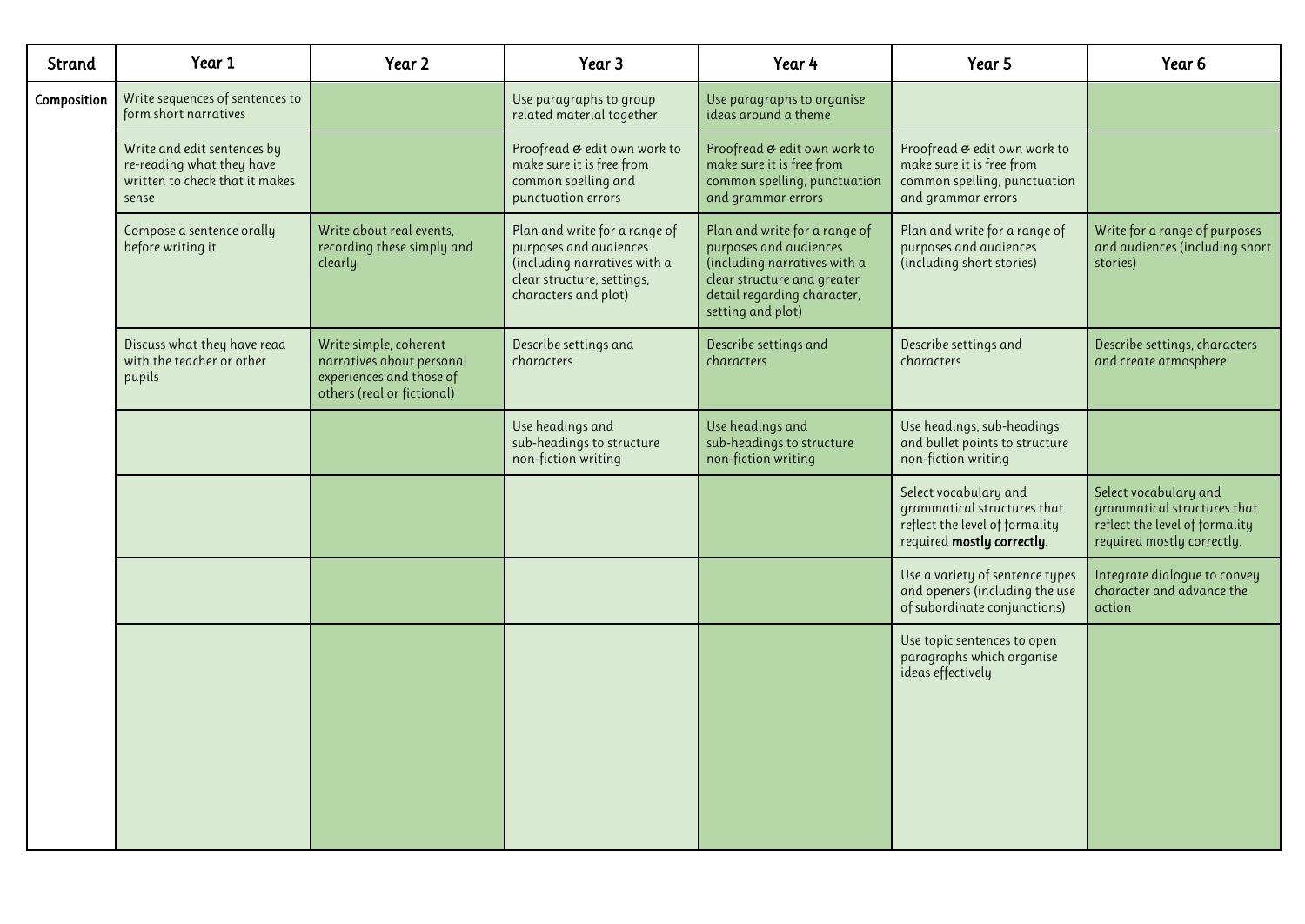| Strand                                       | Year 1                                                                                | Year 2                                                                                                                                      | Year 3                                                                                                                                                                                                              | Year 4                                                                                                                                                                                                              | Year 5                                                                                                                      | Year <sub>6</sub>                                                                                                                                                                                                                              |
|----------------------------------------------|---------------------------------------------------------------------------------------|---------------------------------------------------------------------------------------------------------------------------------------------|---------------------------------------------------------------------------------------------------------------------------------------------------------------------------------------------------------------------|---------------------------------------------------------------------------------------------------------------------------------------------------------------------------------------------------------------------|-----------------------------------------------------------------------------------------------------------------------------|------------------------------------------------------------------------------------------------------------------------------------------------------------------------------------------------------------------------------------------------|
| Vocabulary,<br>Grammar<br>and<br>Punctuation | Join words and clauses using<br>and                                                   | Use coordination (e.g. or / and<br>/ but) to join clauses<br>Use some subordination (e.g.<br>when / if / that / because) to<br>join clauses | Use conjunctions in complex<br>sentences mostly correctly                                                                                                                                                           | Use conjunctions in complex<br>sentences correctly                                                                                                                                                                  |                                                                                                                             |                                                                                                                                                                                                                                                |
|                                              | Use some question marks or<br>exclamation marks                                       | Use question marks correctly<br>when required                                                                                               | Use all Year 1-2 punctuation<br>correctly; capital letters, full<br>stops, question marks,<br>exclamation marks, commas in<br>a list, apostrophes for<br>contractions, uses apostrophes<br>for singular possession. | Use all Year 1-3 punctuation<br>correctly; capital letters, full<br>stops, question marks,<br>exclamation marks, commas in<br>a list, apostrophes for<br>contractions, uses apostrophes<br>for singular possession. | Use punctuation for<br>parenthesis<br>$() -$ ,                                                                              | Use the range of punctuation<br>taught at Key Stage 2 mostly<br>correctly; inverted commas,<br>commas for clarity,<br>punctuation for parenthesis<br>() - , semi-colons, dashes,<br>colons, hyphens, an<br>apostrophe for plural<br>possession |
|                                              | Write a series of sentences with<br>capital letters and full stops<br>used accurately | Demarcate <b>most</b> sentences in<br>their writing with capital<br>letters and full stops                                                  | Use inverted commas mostly<br>correctly                                                                                                                                                                             | Use inverted commas and<br>associated speech punctuation<br>correctly                                                                                                                                               | Use inverted commas and<br>associated speech punctuation<br>correctly                                                       |                                                                                                                                                                                                                                                |
|                                              |                                                                                       |                                                                                                                                             |                                                                                                                                                                                                                     | Use apostrophes for plural<br>possession                                                                                                                                                                            | Use apostrophes for plural<br>possession                                                                                    |                                                                                                                                                                                                                                                |
|                                              | Use a capital letter for proper<br>nouns and the personal<br>pronoun I                |                                                                                                                                             | Use the correct form a or an<br>before a noun                                                                                                                                                                       | Use expanded noun phrases,<br>which include modifying<br>adjectives, nouns and<br>prepositional phrases                                                                                                             | Use relative clauses and<br>relative pronouns                                                                               |                                                                                                                                                                                                                                                |
|                                              | Know word classes, including:<br>noun, verb, adjective                                |                                                                                                                                             | Express time, place and cause<br>using: preposition, adverbs<br>and conjunctions                                                                                                                                    | Use preposition phrases to<br>express time and place                                                                                                                                                                | Use adverbs or modal verbs to<br>indicate degrees of possibility                                                            | Use passive verbs<br>Use modal verbs                                                                                                                                                                                                           |
|                                              | Make some appropriate word<br>choices- nouns, verbs and<br>simple adjectives          |                                                                                                                                             | Use cohesive devices: adverbs,<br>conjunctions and pronouns -<br>within and across sentences                                                                                                                        | Use cohesive devices: fronted<br>adverbials, conjunctions and<br>pronouns - within and across<br>sentences                                                                                                          | Use cohesive devices:<br>adverbials, conjunctions and<br>pronouns - within paragraphs<br>and within and across<br>sentences | Use a range of cohesive<br>devices: adverbials.<br>conjunctions, pronouns,<br>synonyms - within and across<br>paragraphs                                                                                                                       |
|                                              |                                                                                       | Use present and past tense<br>mostly correctly and<br>consistently                                                                          | Use the present perfect forms<br>of verbs, eg: has been, has gone                                                                                                                                                   |                                                                                                                                                                                                                     | Use verb tenses increasingly<br>consistently and accurately                                                                 | Use verb tenses consistently<br>and accurately throughout                                                                                                                                                                                      |
|                                              |                                                                                       |                                                                                                                                             |                                                                                                                                                                                                                     | Use adverbs and fronted<br>adverbials with a comma                                                                                                                                                                  | Use commas for clarity                                                                                                      |                                                                                                                                                                                                                                                |